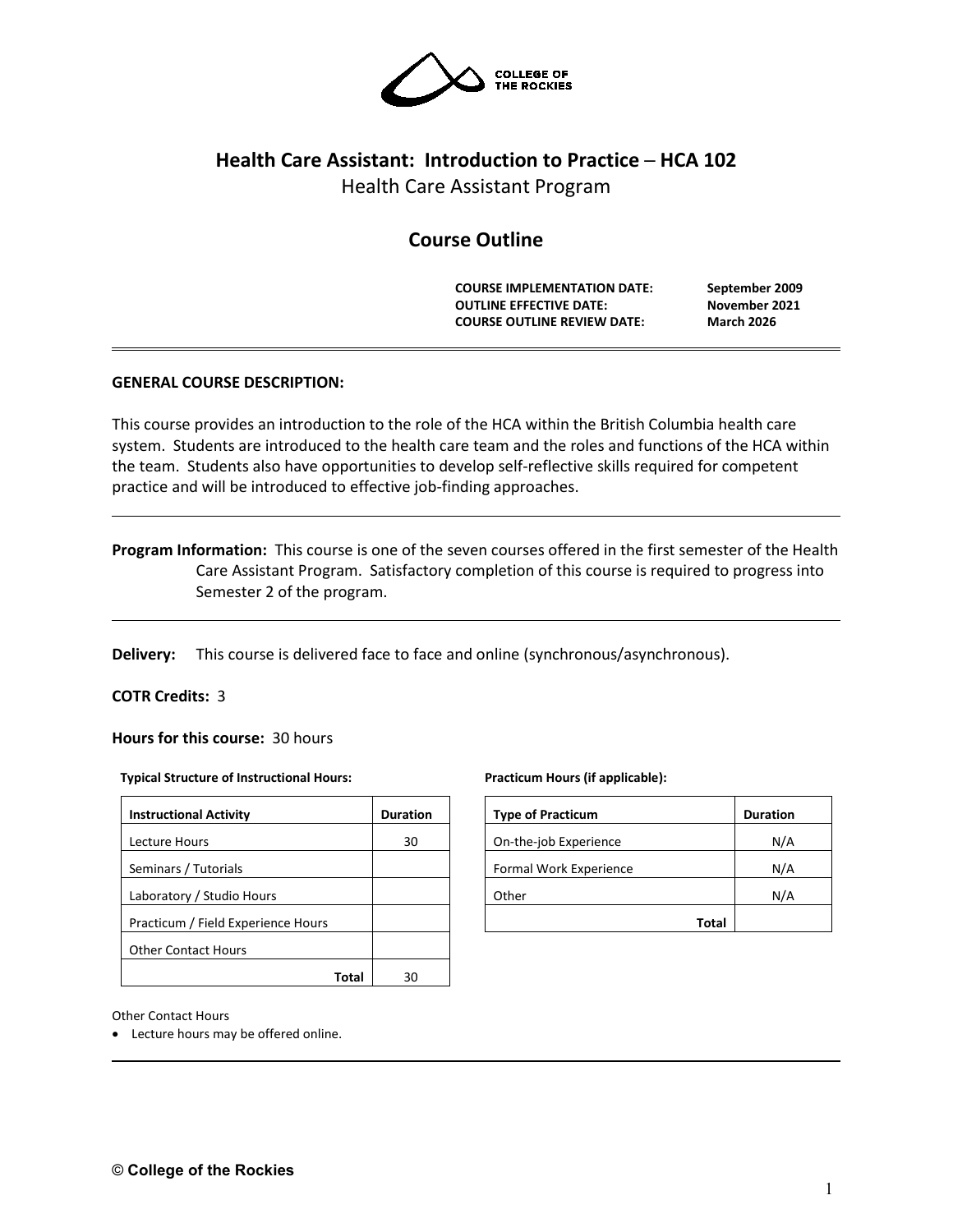#### **Course Outline Author or Contact:**

Cheryl Mackie, RN, BN, MHScN

Signature

## **APPROVAL SIGNATURES:**

Department Head Sandi Hill E-mail: [shill@cotr.bc.ca](mailto:shill@cotr.bc.ca) Dean of Health and Human Services Heather Hepworth E-mail: [hepworth@cotr.bc.ca](mailto:hepworth@cotr.bc.ca)

Department Head Signature

Dean Signature

EDCO

Valid from: November 2021 – March 2026

Education Council Approval Date

#### **COURSE PREREQUISITES AND TRANSFER CREDIT:**

**Prerequisites:** None

**Corequisites:** HCA 101, HCA 103, HCA 104, HCA 105, HCA 106, HCA 107

#### **Flexible Assessment (FA):**

Credit can be awarded for this course through FA  $\Box$  Yes  $\Box$  No

**Transfer Credit:** For transfer information within British Columbia, Alberta and other institutions, please visit [http://www.cotr.bc.ca/Transfer.](http://www.cotr.bc.ca/Transfer)

> Students should also contact an academic advisor at the institution where they want transfer credit.

**Prior Course Number:** N/A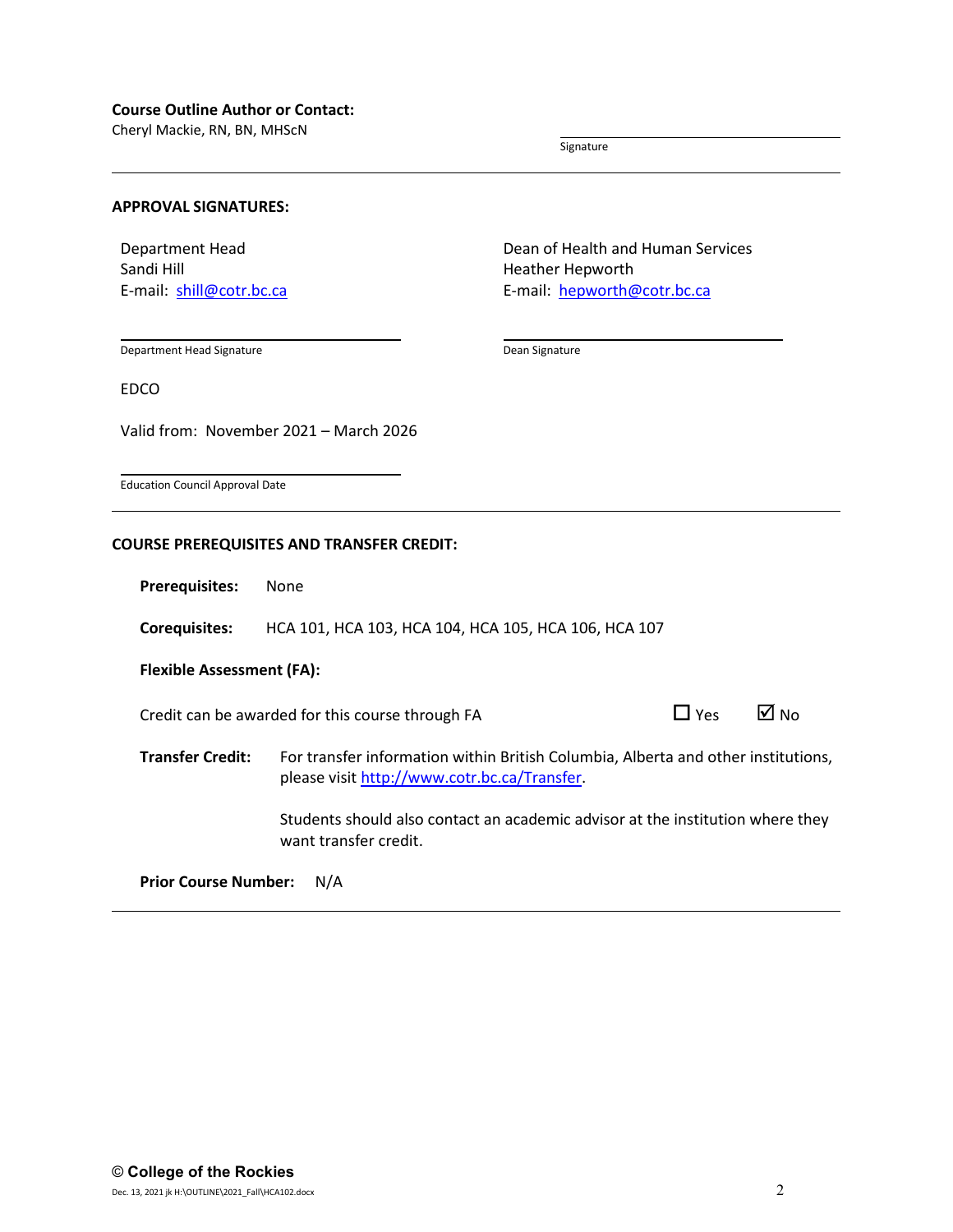## **Textbooks and Required Resources:**

Textbook selection varies by instructor and may change from year to year. At the Course Outline Effective Date the following textbooks were in use:

Sorrentino, S.A., Remmert, L.& Wilk, M.J. (2018). *Mosby's Canadian Textbook for the Support Worker*. 4th Canadian Edition. Toronto, Canada: Elsevier

Health Care Assistant Student Guide- Introduction to Practice-HCA 102

*Please see the instructor's syllabus or check COTR's online text calculator*  <http://go.cotr.bc.ca/tuition/tCalc.asp> *for a complete list of the currently required textbooks.*

## **LEARNING OUTCOMES:**

Upon the successful completion of this course, students will be able to

- display an understanding of the roles and responsibilities of Health Care Assistants within the health care system in BC;
- contribute to the effective functioning of the health care team;
- apply self-reflection and self-appraisal processes in order to recognize and respond to own selfdevelopment needs as a care provider;
- function in a responsible, accountable fashion recognizing legal and ethical parameters of the HCA role; and
- confidently conduct a job-search process.

## **COURSE TOPICS:**

- Workplace Settings
- Teamwork in Health Care Settings
- Legal and Ethical Issues
- Professional Approaches to Practice
- Self-reflective Practice
- Employability Skills

*See instructor's syllabus for the detailed outline of weekly readings, activities and assignments.*